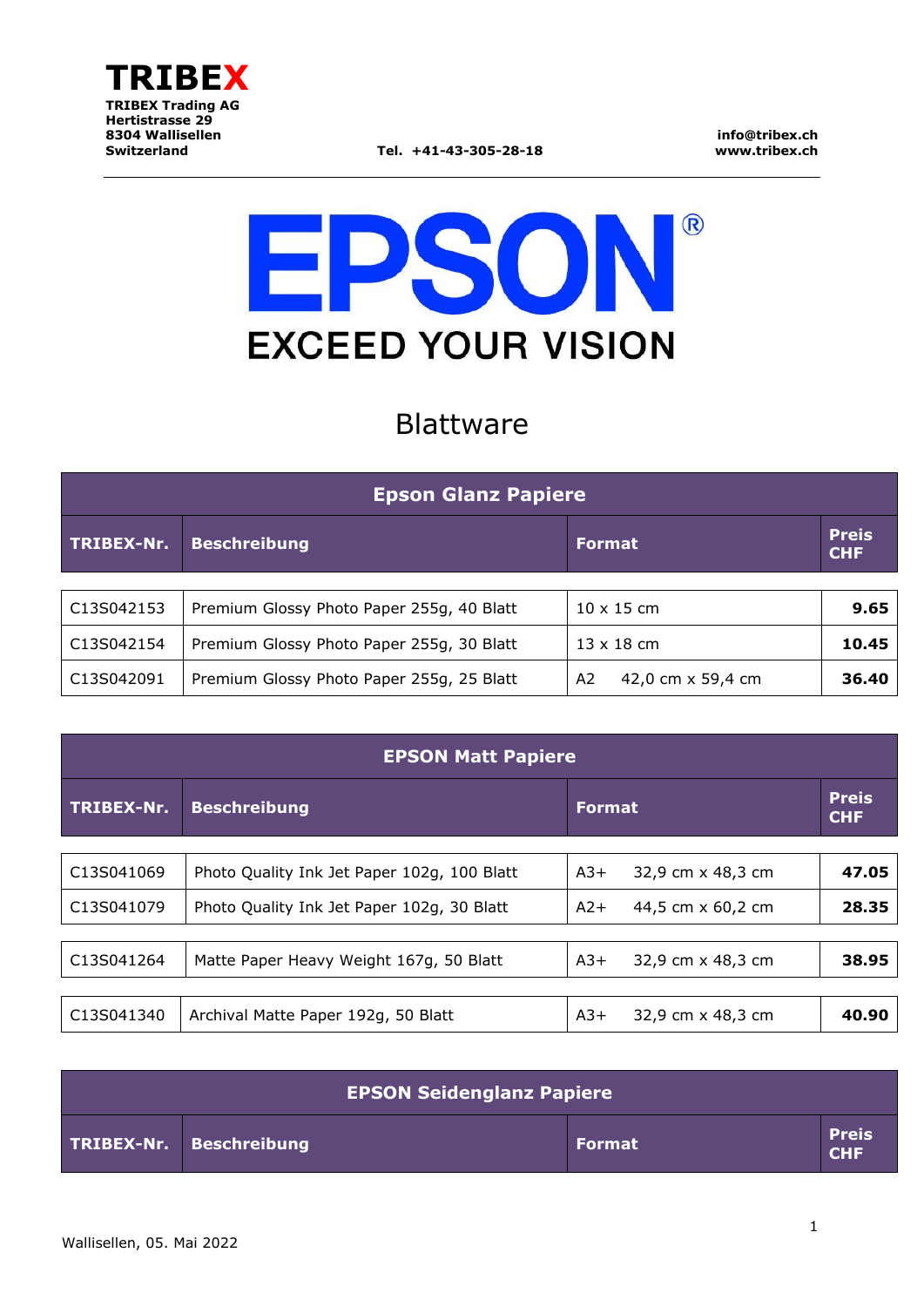

#### **Switzerland Tel. +41-43-305-28-18**

**info@tribex.ch www.tribex.ch**

| C13S041784 | Premium Luster Photo Paper 250g, 250 Blatt   | A4             | 21,0 cm x 29,7 cm | 115.40 |
|------------|----------------------------------------------|----------------|-------------------|--------|
|            |                                              |                |                   |        |
| C13S041785 | Premium Luster Photo Paper 250g, 100 Blatt   | $A3+$          | 32,9 cm x 48,3 cm | 115.85 |
| C13S042123 | Premium Luster Photo Paper 250g, 25 Blatt    | A <sub>2</sub> | 42,0 cm x 59,4 cm | 38.00  |
|            |                                              |                |                   |        |
| C13S042093 | Premium Semigloss Photo Paper 250g, 25 Blatt | A <sub>2</sub> | 42,0 cm x 59,4 cm | 36.40  |

| <b>EPSON Fine Art Papiere</b> |                                        |               |                   |                            |
|-------------------------------|----------------------------------------|---------------|-------------------|----------------------------|
| <b>TRIBEX-Nr.</b>             | <b>Beschreibung</b>                    | <b>Format</b> |                   | <b>Preis</b><br><b>CHF</b> |
|                               |                                        |               |                   |                            |
| C13S041718                    | Enhanced Matte Paper 192g, 250 Blatt   | A4            | 21,0 cm x 29,7 cm | 64.40                      |
| C13S041719                    | Enhanced Matte Paper 192g, 100 Blatt   | $A3+$         | 32,9 cm x 48,3 cm | 68.55                      |
| C13S042095                    | Enhanced Matte Paper 192g, 50 Blatt    | A2            | 42,0 cm x 59,4 cm | 53.75                      |
|                               |                                        |               |                   |                            |
| C13S041637                    | Velvet Fine Art Paper 260g, 20 Blatt   | $A3+$         | 32,9 cm x 48,3 cm | 67.00                      |
| C13S042096                    | Velvet Fine Art Paper 260g, 25 Blatt   | A2            | 42,0 cm x 59,4 cm | 142.20                     |
|                               |                                        |               |                   |                            |
| C13S450288                    | Cotton Textured Bright 300g, 25 Blatt  | A4            | 21,0 cm x 29,7 cm | 38.40                      |
| C13S450289                    | Cotton Textured Bright 300g, 25 Blatt  | $A3+$         | 32,9 cm x 48,3 cm | 98.15                      |
| C13S450290                    | Cotton Textured Bright 300g, 25 Blatt  | A2            | 42,0 cm x 59,4 cm | 157.65                     |
|                               |                                        |               |                   |                            |
| C13S450281                    | Cotton Textured Natural 300g, 25 Blatt | A4            | 21,0 cm x 29,7 cm | 38.40                      |
| C13S450282                    | Cotton Textured Natural 300g, 25 Blatt | $A3+$         | 32,9 cm x 48,3 cm | 98.15                      |
| C13S450283                    | Cotton Textured Natural 300g, 25 Blatt | A2            | 42,0 cm x 59,4 cm | 157.65                     |
|                               |                                        |               |                   |                            |
| C13S450274                    | Cotton Smooth Bright 300g, 25 Blatt    | A4            | 21,0 cm x 29,7 cm | 38.40                      |
| C13S450275                    | Cotton Smooth Bright 300g, 25 Blatt    | $A3+$         | 32,9 cm x 48,3 cm | 98.15                      |
| C13S450276                    | Cotton Smooth Bright 300g, 25 Blatt    | A2            | 42,0 cm x 59,4 cm | 157.65                     |
|                               |                                        |               |                   |                            |
| C13S450267                    | Cotton Smooth Natural 300g, 25 Blatt   | A4            | 21,0 cm x 29,7 cm | 38.40                      |
| C13S450268                    | Cotton Smooth Natural 300g, 25 Blatt   | $A3+$         | 32,9 cm x 48,3 cm | 98.15                      |
| C13S450269                    | Cotton Smooth Natural 300g, 25 Blatt   | A2            | 42,0 cm x 59,4 cm | 157.65                     |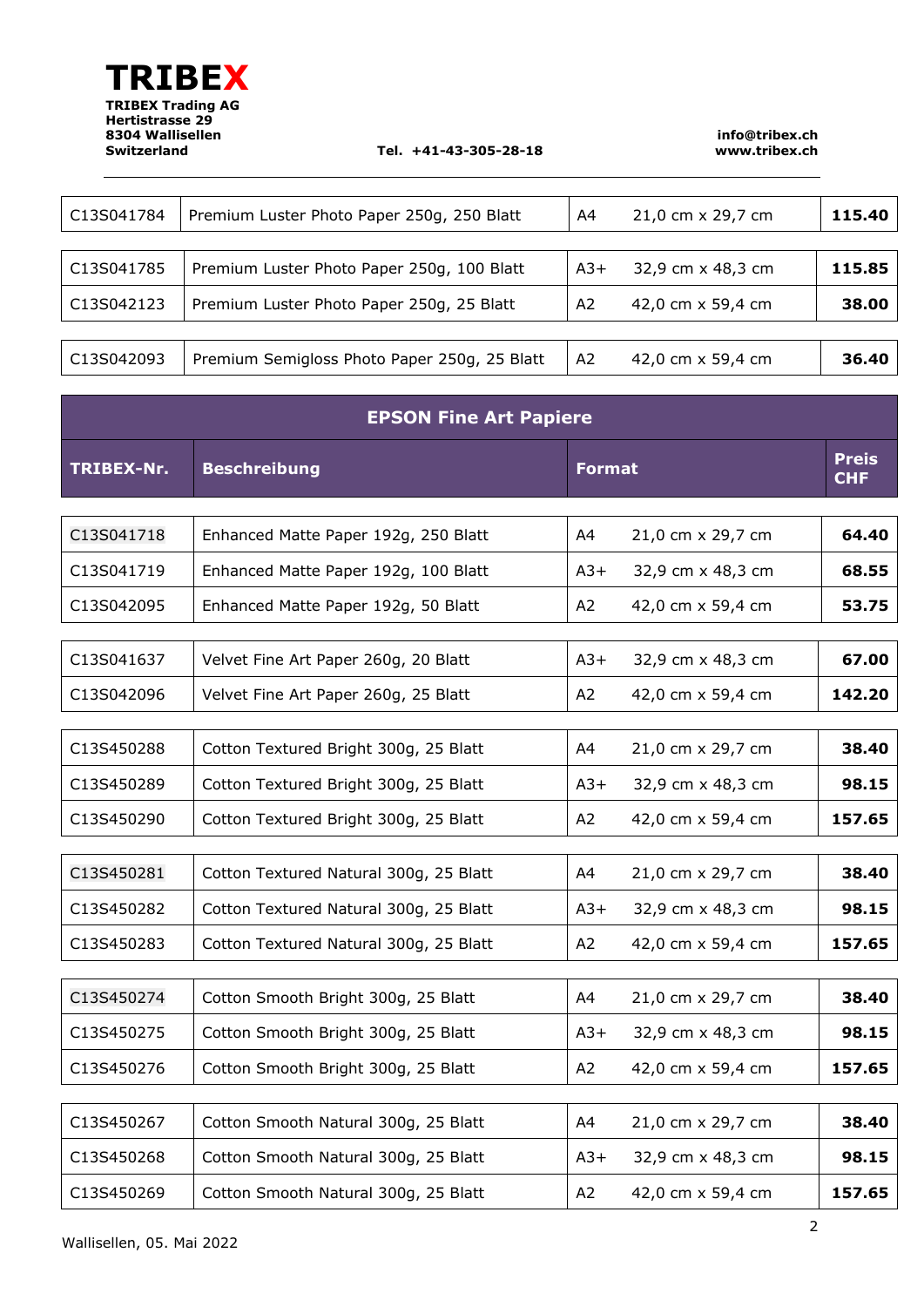#### **Switzerland Tel. +41-43-305-28-18**

**info@tribex.ch www.tribex.ch**

| C13S041352 | Water Color Radiant White Paper 188g, 20 Blatt   A3+ |       | 32,9 cm x 48,3 cm | 30.45  |
|------------|------------------------------------------------------|-------|-------------------|--------|
| C13S041896 | Ultrasmooth Fine Art Paper 325g, 25 Blatt            | $A3+$ | 32,9 cm x 48,3 cm | 114.45 |
| C13S042105 | Ultrasmooth Fine Art Paper 325g, 25 Blatt            | A2    | 42,0 cm x 59,4 cm | 188.00 |

| <b>EPSON Graphic and Signage Paper</b> |                                            |                            |       |  |
|----------------------------------------|--------------------------------------------|----------------------------|-------|--|
| TRIBEX-Nr.                             | <b>Beschreibung</b>                        | <b>Format</b>              |       |  |
|                                        |                                            |                            |       |  |
| C13S041598                             | Posterboard Enhanced Matte 1130g, 10 Blatt | 60,96 cm x 76,20 cm        | 87.20 |  |
| C13S041599                             | Posterboard Enhanced Matte 1130g, 5 Blatt  | 76,20 cm x 101,6 cm        | 83.35 |  |
|                                        |                                            |                            |       |  |
| C13S042110                             | Posterboard Enhanced Matte 800g, 20 Blatt  | 32,9 cm x 48,3 cm<br>$A3+$ | 52.40 |  |
| C13S042111                             | Posterboard Enhanced Matte 800g, 20 Blatt  | A2<br>42.0 cm x 59.4 cm    | 80.40 |  |

| <b>EPSON Graphic Arts</b> |                         |        |                            |  |
|---------------------------|-------------------------|--------|----------------------------|--|
|                           | TRIBEX-Nr. Beschreibung | Format | <b>Preis</b><br><b>CHF</b> |  |

| C13S400078 | Dye Transfer Sublimation Paper 87g, 100 Blatt | A4             | 21,0 cm x 29,7 cm | 17.80 |
|------------|-----------------------------------------------|----------------|-------------------|-------|
| C13S400077 | Dye Transfer Sublimation Paper 87g, 100 Blatt | A <sub>3</sub> | 29,7 cm x 42,0 cm | 36.25 |

| C13S045050 | Traditional Photo Paper 330g, 25 Blatt | A4             | 21,0 cm x 29,7 cm | 31.60  |
|------------|----------------------------------------|----------------|-------------------|--------|
| C13S045051 | Traditional Photo Paper 330g, 25 Blatt | $A3+$          | 32,9 cm x 48,3 cm | 78.60  |
| C13S045052 | Traditional Photo Paper 330g, 25 Blatt | A <sub>2</sub> | 42,0 cm x 59,4 cm | 122.83 |

| C13S045115   Standard Proofing Paper 240g, 100 Blatt<br>119.10<br>32,9 cm x 48,3 cm<br>$A3+$ |
|----------------------------------------------------------------------------------------------|
|----------------------------------------------------------------------------------------------|

| C13S045005 | Standard Proofing Paper 205g, 100 Blatt | $A3+$          | 32,9 cm x 48,3 cm | 100.50 |
|------------|-----------------------------------------|----------------|-------------------|--------|
| C13S045006 | Standard Proofing Paper 205g, 50 Blatt  | A <sub>2</sub> | 42,0 cm x 59,4 cm | 78.60  |

| C13S042118   Proofing White Semimatte 250g, 100 Blatt | $ $ A3+ 32,9 cm x 48,3 cm | 122.00 |
|-------------------------------------------------------|---------------------------|--------|
|-------------------------------------------------------|---------------------------|--------|